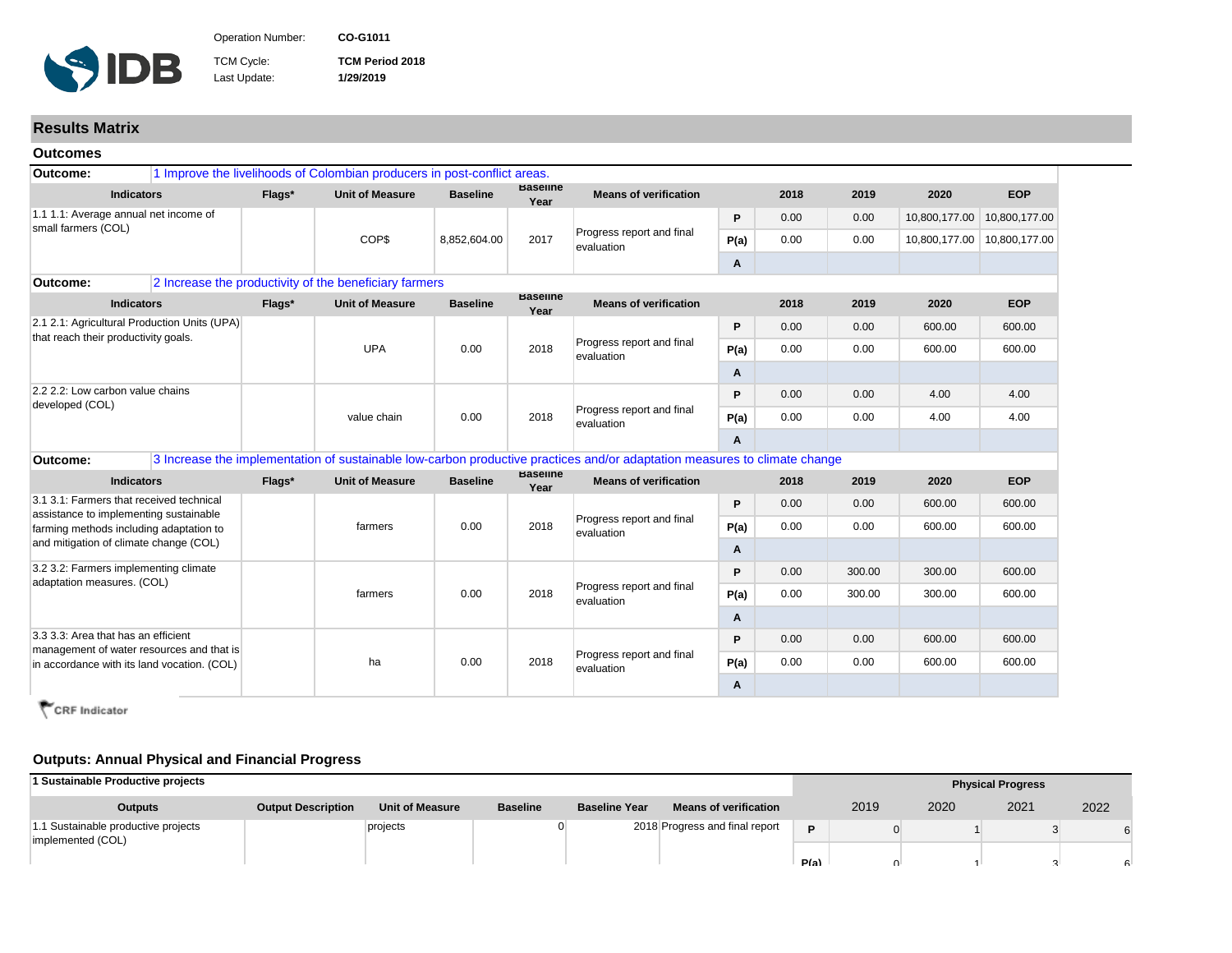|                                                         |                                                                                        |                        |                 |                      |                              | $\mathbf{u}$ |      |      |                          |      |
|---------------------------------------------------------|----------------------------------------------------------------------------------------|------------------------|-----------------|----------------------|------------------------------|--------------|------|------|--------------------------|------|
|                                                         |                                                                                        |                        |                 |                      |                              | A            |      |      |                          |      |
| 2 Monitoring and Outreach                               |                                                                                        |                        |                 |                      |                              |              |      |      | <b>Physical Progress</b> |      |
| Outputs                                                 | <b>Output Description</b>                                                              | <b>Unit of Measure</b> | <b>Baseline</b> | <b>Baseline Year</b> | <b>Means of verification</b> |              | 2019 | 2020 | 2021                     | 2022 |
| 2.1 Monitoring and evaluation systems<br>implemented    | This system will monitor M&E systems (#)<br>the projects financed by                   |                        |                 |                      | 2018 progress reports        | P            |      |      |                          |      |
|                                                         | the Colombia<br>Sustainable Facility<br>(COL)                                          |                        |                 |                      |                              | P(a)         |      |      |                          |      |
|                                                         |                                                                                        |                        |                 |                      |                              | A            |      |      |                          |      |
| 2.2 Awareness raising campaigns<br>designed/implemented | Activities aimed to the<br>implementation of the                                       | Campaigns (#)          |                 |                      | 2018 Progress Reports        | P            |      |      |                          |      |
|                                                         | communications<br>strategy with social and<br>institutional<br>stakeholders of the COL |                        |                 |                      |                              | P(a)         |      |      |                          |      |
|                                                         |                                                                                        |                        |                 |                      |                              | A            |      |      |                          |      |

## **Other Cost**

Adminsitración y Auditoría

| <b>Total Cost</b> |        |
|-------------------|--------|
|                   |        |
|                   | $\sim$ |

CRF Indicator

Standard Output Indicator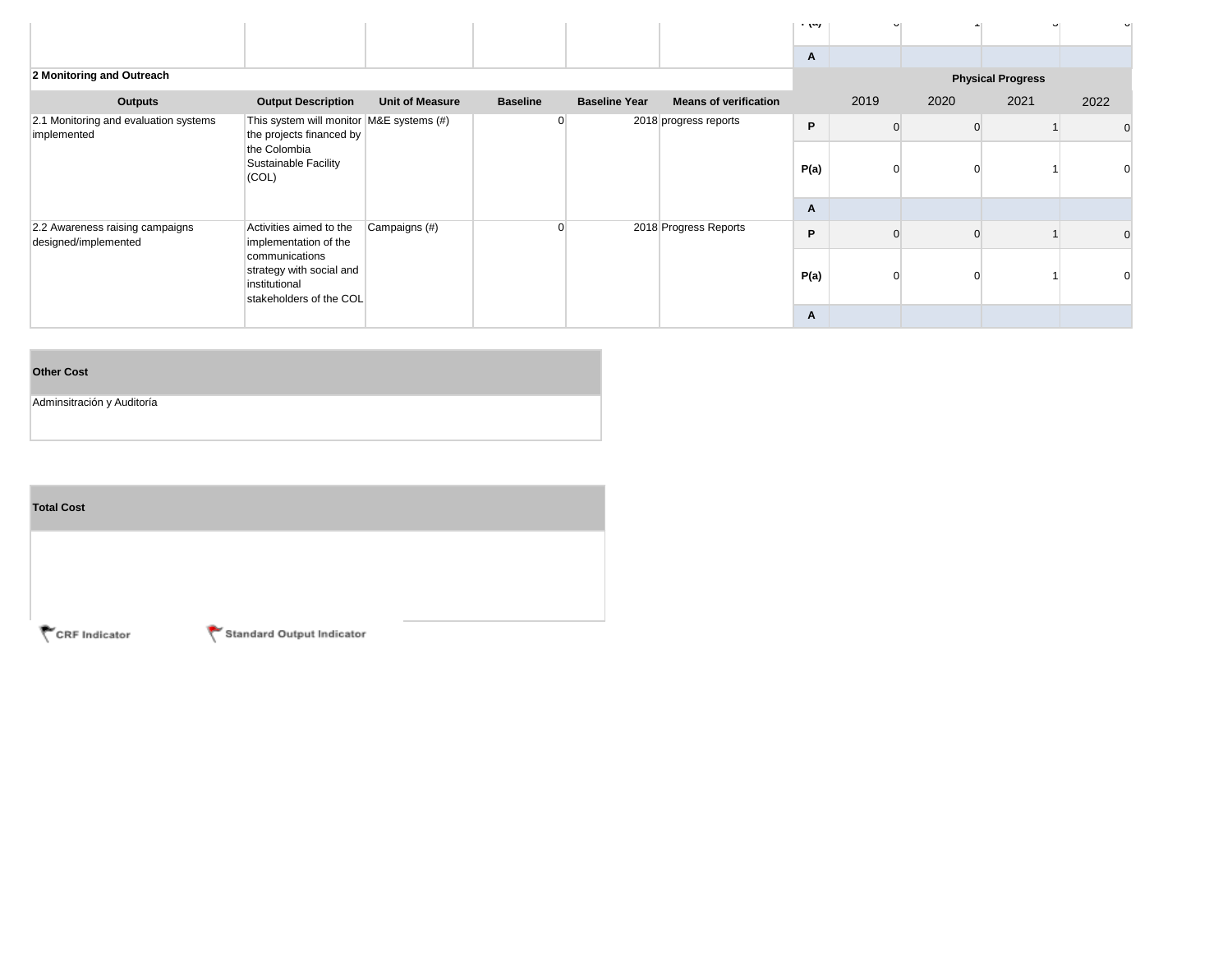Inter-American Development Bank - IDB

|            |      |              |               | <b>Financial Progress</b> |        |            |  |                                  |            |              |
|------------|------|--------------|---------------|---------------------------|--------|------------|--|----------------------------------|------------|--------------|
| <b>EOP</b> |      | 2019         | 2020          | 2021                      | 2022   | <b>EOP</b> |  | <b>Theme</b>                     | Fund       | <b>Flags</b> |
| 10         | Ð    |              | 686000        | 1080400                   | 177600 | 1944000    |  | Agricultural<br>Productivity and | <b>COL</b> |              |
| ี่ 1∩⊫     | P(a) | $\mathbf{u}$ | <b>GRG000</b> | 1080400                   | 177600 | 1044000    |  | <b>Food Security</b>             |            |              |